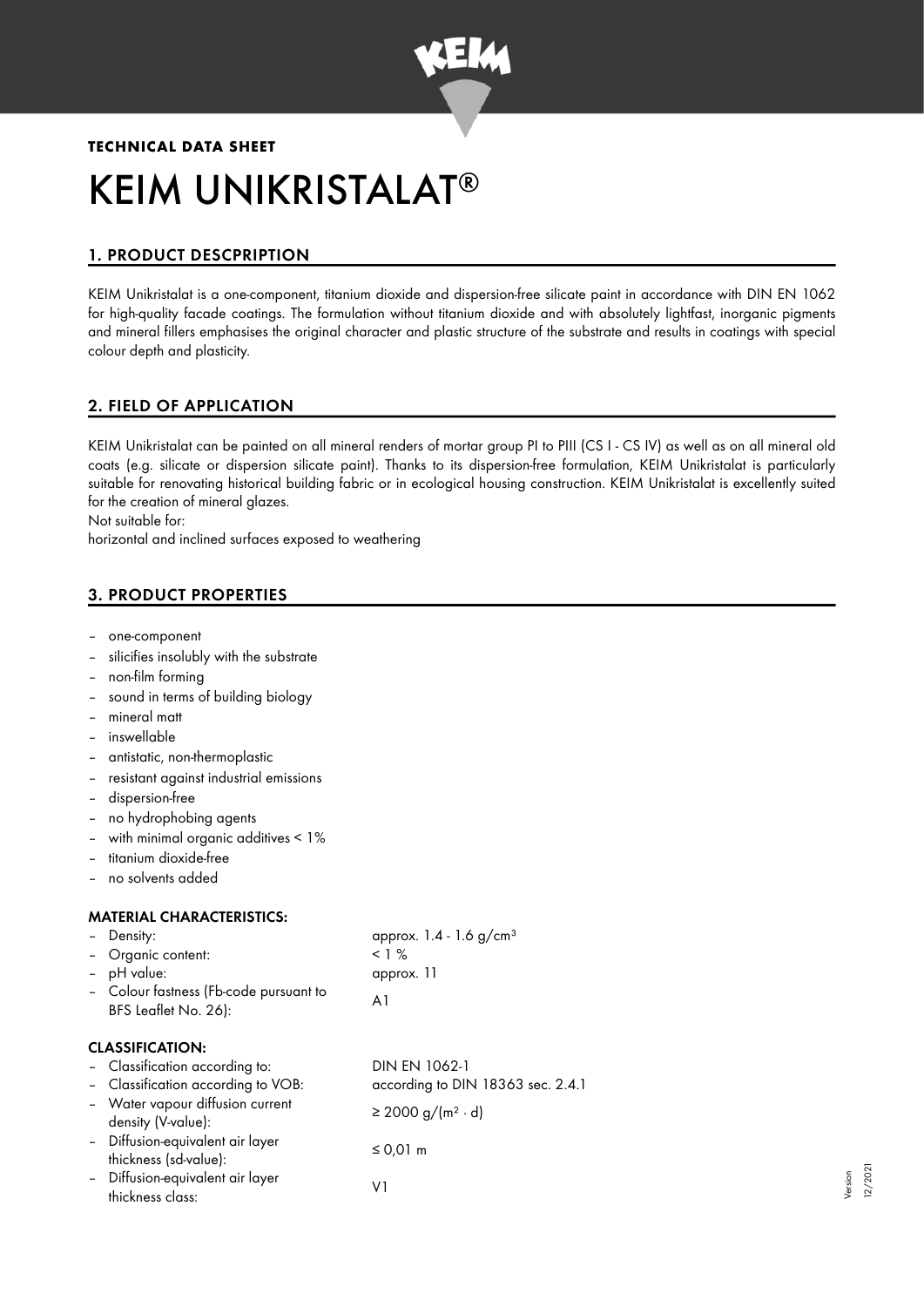| - Test standard Diffusion equivalent air<br>layer thickness:  | <b>DIN EN ISO 7783</b>     |
|---------------------------------------------------------------|----------------------------|
| - Water permeability:                                         | > 1 kg/(m <sup>2</sup> √h) |
| - Water permeability rate class:                              | W1                         |
| - Test standard Water permeability<br>rate:                   | <b>DIN EN 1062-3</b>       |
| - Gloss level at $85^\circ$ :<br>- Test standard Gloss level: | matt<br><b>ISO 2813</b>    |

#### COLOUR SHADES:

White and colour shades only with purely mineral, light-resistant pigments. On-site tinting exclusively with system related monochrome shades/full-tone colours

## 4. APPLICATION INSTRUCTIONS

#### SUBSTRATE PREPARATION:

The substrate must be dry, sound, free from chalking, clean and dust-free. Loose parts of existing coatings must be removed mechanically or by high-pressure water jetting. Defective areas must be filled and texture-matched using a suitable repair material. Any sintered layers on new renders must be removed with KEIM Ätzflüssigkeit (lime remover) according to instructions. New render areas (repairs) are generally to be pretreated with KEIM Ätzflüssigkeit (lime remover) according to the specifications in the Technical Data Sheet. Algae, fungi or lichens must be removed professionally, thoroughly and without residues. After cleaning and drying of the surface, KEIM Algicid-Plus is used for disinfection. After a reaction time of at least 24 hours, the treated disinfected surface can be refinished. Strongly absorbing surfaces have to be primed with KEIM Fixativ. Please, refer to the Technical Data Sheet regarding application and dilution.

#### APPLICATION CONDITIONS:

Ambient and substrate temperature ≥ 5 °C during application and drying. Do not apply in direct sunlight or on sun-heated substrates. Protect surfaces from direct sun, wind and rain during and after application.

#### PREPARATION OF MATERIAL:

Stir up KEIM Unikristalat thoroughly before application.

#### APPLICATION:

KEIM Unikristalat can be painted, rolled or sprayed (nozzle: ≥ 435 ).

Primer coat: KEIM Unikristalat depending on the absorbency of the substrate diluted with up to max. 20 % with KEIM Fixativ (25 kg paint plus max. 5 l thinner).

Note: Depending on the required slurry or texture effect, 50% or 100% KEIM Kristall-Felsit and / or KEIM Kristall-Felsit-Fein can be added to the Unikristalat primer coat and possibly another 50% to the intermediate coat.

Final coat: KEIM Unikristalat with 10% up to max. 20% diluted with KEIM Fixativ. Note: In case of subsequent glaze, the final coat is diluted with 30% with KEIM Fixativ.

Glaze: For the application of KEIM Unikristalat as a glaze, mix KEIM Fixativ 1:1 with water. With this dilution mixture, KEIM Unikristalat is diluted according to the desired transparency and applied to the final coat in a glazing manner.

#### DRYING TIME:

Can be overcoated after 12 hours at the earliest (at 23°C and 50% RH). At higher relative humidity, layer thicknesses and/ or lower temperatures, drying is delayed accordingly.

#### CONSUMPTION:

approx. 0,55 kg/m² for two coatings.

These material consumption values are guide values for smooth substrates. Exact consumption values must be determined by means of test areas.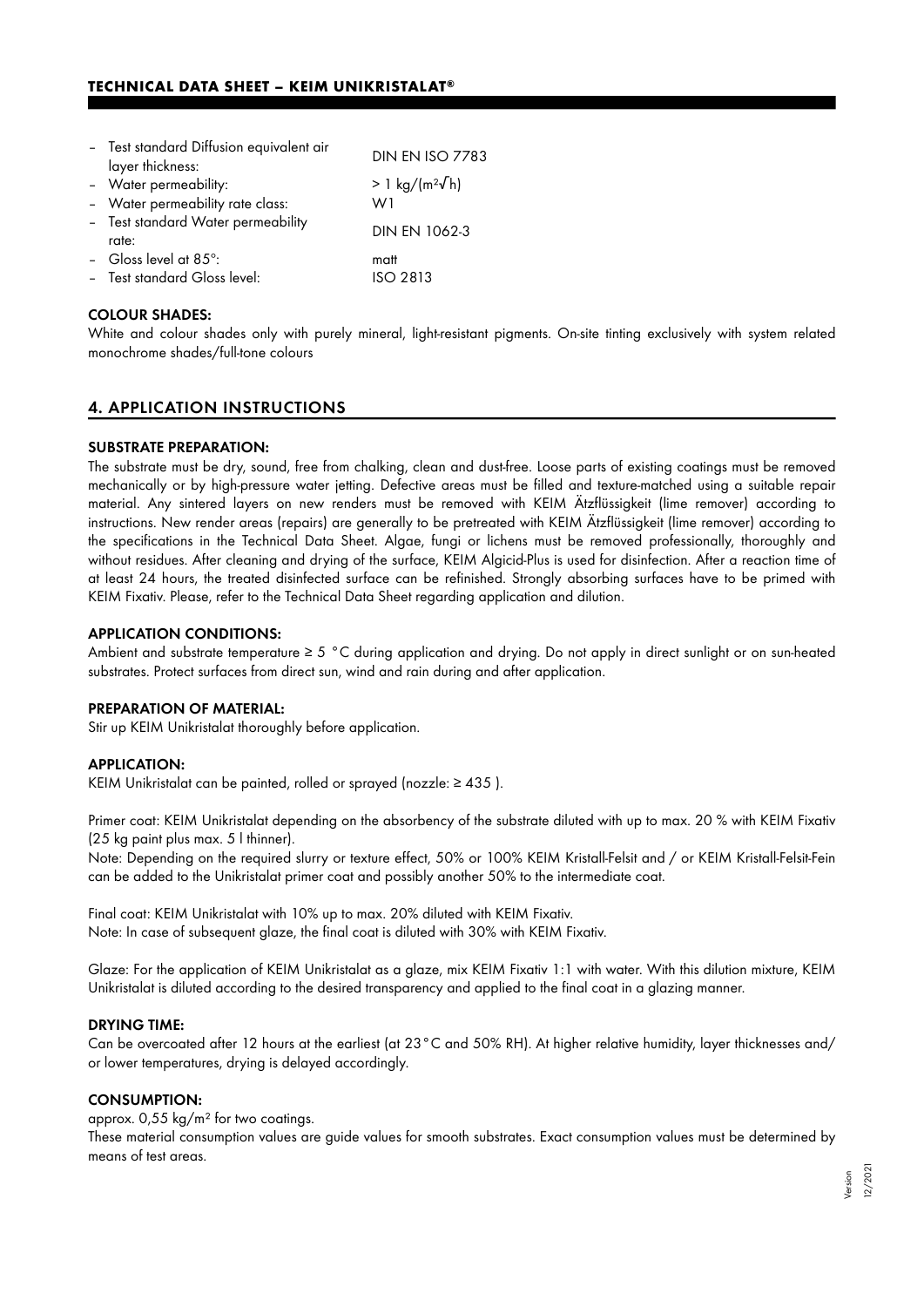#### CLEANING OF TOOLS:

Clean immediately with water.

## 5. PACKAGING

| <b>Container content</b> | Unit of measure | Quantity on pallet | Type of container |
|--------------------------|-----------------|--------------------|-------------------|
| 25                       | ĸg              | 24                 | bucket            |
|                          | ĸg              |                    | bucket            |
| 25                       | ĸg              | 80                 | bucket            |

## 6. STORAGE

| max. storage time | Storage conditions                                   |
|-------------------|------------------------------------------------------|
| 12 months         | cool<br>frost-free<br>keep container tightly sealed. |

## 7. DISPOSAL

For disposal information refer to section 13 of the safety data sheet.

#### EC WASTE CODE:

Waste code: 08 01 12

## 8. SAFETY INSTRUCTIONS

Please, refer to the Material Safety Data Sheet.

# GISCODE:

GIS code: BSW 40

## 9. GENERAL INFORMATION

Cover surfaces not to be treated, especially glass, ceramics and natural stone. Any splashes on surrounding surfaces or traffic areas must be rinsed off immediately with plenty of water. Mixing with products not part of the system or other foreign additives is not permitted.

## 10. CERTIFICATES & QUALITY SEALS